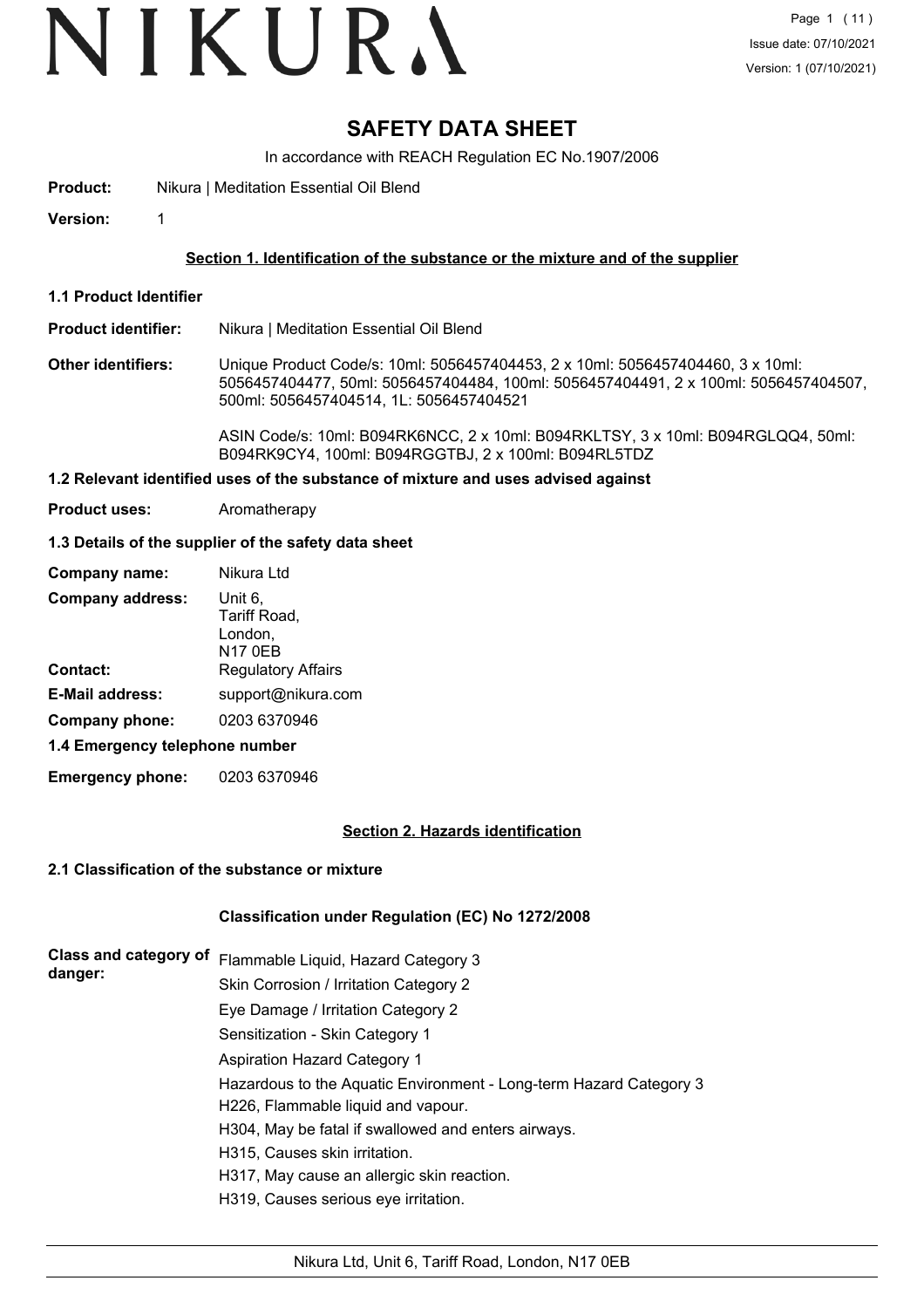**Product:** Nikura | Meditation Essential Oil Blend

## **SAFETY DATA SHEET**

In accordance with REACH Regulation EC No.1907/2006

| <b>Version:</b><br>1                |                                                                                                                                                                                                                                                                                                                                                                                                                                                                                                                                                                                                                                                                                                                                                                                                                                                                                                            |
|-------------------------------------|------------------------------------------------------------------------------------------------------------------------------------------------------------------------------------------------------------------------------------------------------------------------------------------------------------------------------------------------------------------------------------------------------------------------------------------------------------------------------------------------------------------------------------------------------------------------------------------------------------------------------------------------------------------------------------------------------------------------------------------------------------------------------------------------------------------------------------------------------------------------------------------------------------|
| danger:<br>2.2 Label elements       | Class and category of H412, Harmful to aquatic life with long lasting effects.                                                                                                                                                                                                                                                                                                                                                                                                                                                                                                                                                                                                                                                                                                                                                                                                                             |
|                                     | Classification under Regulation (EC) No 1272/2008                                                                                                                                                                                                                                                                                                                                                                                                                                                                                                                                                                                                                                                                                                                                                                                                                                                          |
| Signal word:                        | Danger                                                                                                                                                                                                                                                                                                                                                                                                                                                                                                                                                                                                                                                                                                                                                                                                                                                                                                     |
| <b>Hazard statements:</b>           | H226, Flammable liquid and vapour.<br>H304, May be fatal if swallowed and enters airways.<br>H315, Causes skin irritation.<br>H317, May cause an allergic skin reaction.<br>H319, Causes serious eye irritation.<br>H412, Harmful to aquatic life with long lasting effects.                                                                                                                                                                                                                                                                                                                                                                                                                                                                                                                                                                                                                               |
| Supplemental<br>Information:        | EUH208, Contains 1-Octen-3-yl acetate, Benzyl salicylate, Carvacrol, Eucalyptol, Geraniol,<br>Geranyl acetate, Isoeugenol, Nerol, Neryl acetate, beta-Pinene, I-Limonene, trans-trans-<br>Farnesol. May produce an allergic reaction.                                                                                                                                                                                                                                                                                                                                                                                                                                                                                                                                                                                                                                                                      |
| <b>Precautionary</b><br>statements: | P210, Keep away from heat, sparks, open flames and hot surfaces. - No smoking.<br>P233, Keep container tightly closed.<br>P240, Ground/bond container and receiving equipment.<br>P241, Use explosion-proof electrical, ventilating and lighting equipment.<br>P242, Use only non-sparking tools.<br>P243, Take precautionary measures against static discharge.<br>P261, Avoid breathing vapour or dust.<br>P264, Wash hands and other contacted skin thoroughly after handling.<br>P272, Contaminated work clothing should not be allowed out of the workplace.<br>P273, Avoid release to the environment.<br>P280, Wear protective gloves/eye protection/face protection.                                                                                                                                                                                                                               |
|                                     | P301/310, IF SWALLOWED: Immediately call a POISON CENTER or doctor/physician.<br>P303/361/353, IF ON SKIN (or hair): Remove/take off immediately all contaminated clothing.<br>Rinse skin with water/shower.<br>P305/351/338, IF IN EYES: Rinse cautiously with water for several minutes. Remove contact<br>lenses, if present and easy to do. Continue rinsing.<br>P331, Do not induce vomiting.<br>P333/313, If skin irritation or rash occurs: Get medical advice/attention.<br>P337/313, If eye irritation persists: Get medical advice/attention.<br>P362, Take off contaminated clothing and wash before reuse.<br>P370/378, In case of fire: Use carbon dioxide, dry chemical, foam for extinction.<br>P403/235, Store in a well-ventilated place. Keep cool.<br>P405, Store locked up.<br>P501, Dispose of contents/container to approved disposal site, in accordance with local<br>regulations. |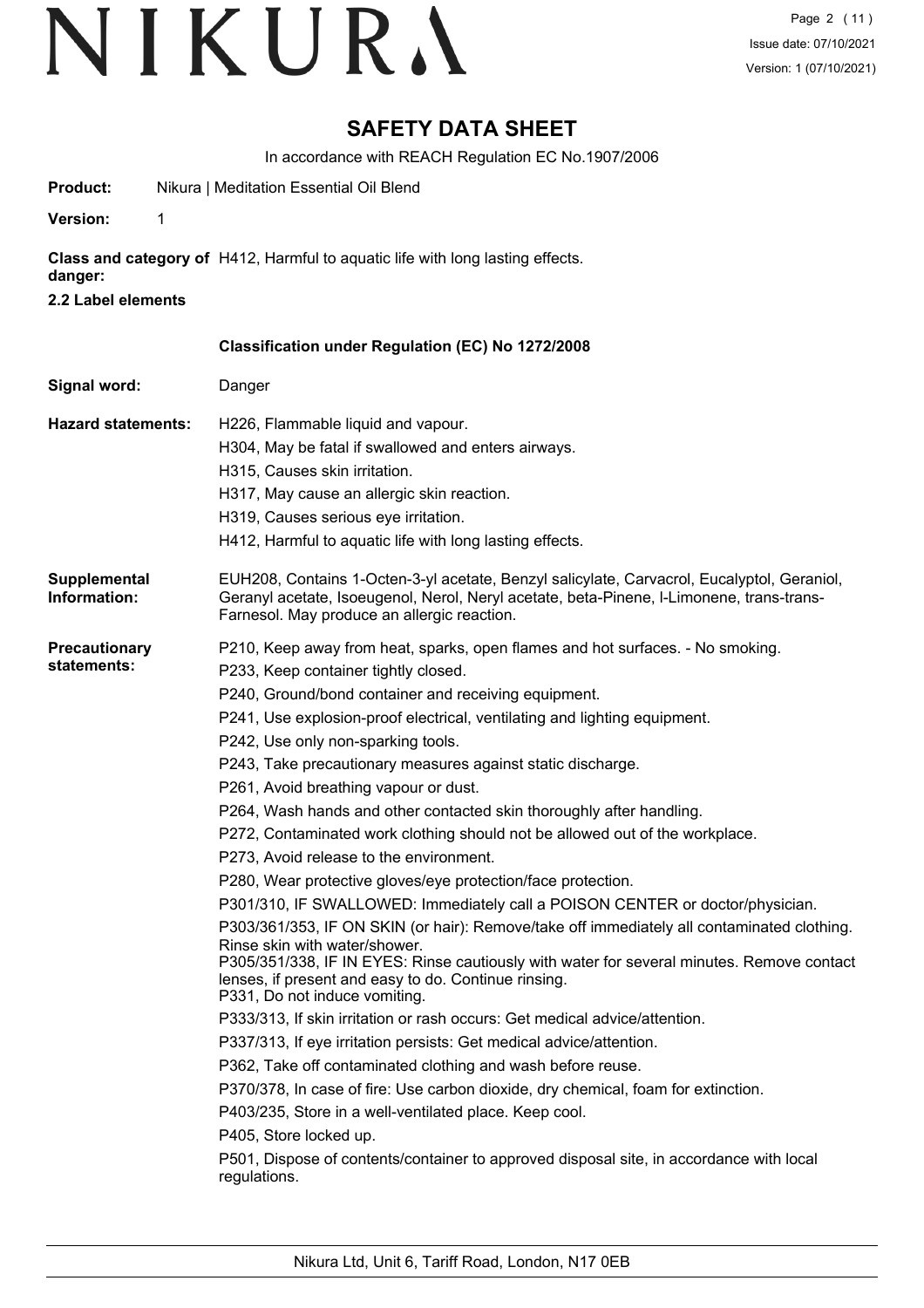### **SAFETY DATA SHEET**

In accordance with REACH Regulation EC No.1907/2006



#### **Section 3. Composition / information on ingredients**

#### **3.2 Mixtures**

#### **Contains:**

| <b>Name</b>                 | <b>CAS</b> | <b>EC</b> | <b>REACH Registration</b><br>No. | %           | <b>Classification for</b><br>(CLP) 1272/2008                                                                                           |
|-----------------------------|------------|-----------|----------------------------------|-------------|----------------------------------------------------------------------------------------------------------------------------------------|
| Linalyl acetate             | 115-95-7   | 204-116-4 |                                  | 20-<50%     | Skin Irrit, 2-Skin Sens.<br>1B;H315-H317,-                                                                                             |
| ILinalool                   | 78-70-6    | 201-134-4 |                                  | 20-<50%     | Skin Irrit. 2-Eye Irrit. 2-<br>Skin Sens. 1B;H315-<br>H317-H319.-                                                                      |
| beta-Caryophyllene          | 87-44-5    | 201-746-1 |                                  | 1-<5%       | Skin Sens. 1B-Asp.<br>Tox 1-Aquatic Chronic<br>4:H304-H317-H413.-                                                                      |
| <b>l</b> cis-beta-Ocimene   | 3338-55-4  | 222-081-3 |                                  | $1 - 5%$    | Flam. Liq. 3-Skin Irrit.<br>2-Asp. Tox 1-Aquatic<br>Acute 1-Aquatic<br>Chronic 2;H226-H304-<br>H315-H400-H411.-                        |
| Thymol                      | 89-83-8    | 201-944-8 |                                  | $1 - 5%$    | Acute Tox. 4-Skin Corr.<br>1B-Eye Dam. 1-Aquatic<br>Chronic 2:H302-H314-<br>H411,-                                                     |
| <b>I</b> trans beta-Ocimene | 3779-61-1  |           |                                  | 1-<5%       | Skin Irrit. 2-Aquatic<br>Acute 1-Aquatic<br>Chronic 2;H315-H400-<br>H411,-                                                             |
| Terpinen-4-ol               | 562-74-3   | 209-235-5 |                                  | $1 - 5%$    | Acute Tox. 4-Acute<br>Tox. 4-Skin Irrit. 2-<br>STOT SE 3:H302-<br>H315-H332-H336,-                                                     |
| p-Cymene                    | 99-87-6    | 202-796-7 |                                  | $1 - 5%$    | Flam. Liq. 3-Repr. 2-<br>Asp. Tox 1-Aquatic<br>Chronic 2;H226-H304-<br>H361-H411.-                                                     |
| 1-Octen-3-yl acetate        | 2442-10-6  | 219-474-7 |                                  | $0.1 - 1\%$ | Acute Tox, 4-Skin<br>Sens. 1B;H302-H317,-                                                                                              |
| Myrcene                     | 123-35-3   | 204-622-5 |                                  | $0.1 - 1\%$ | Flam. Lig. 3-Skin Irrit.<br>2-Eye Irrit. 2-Asp. Tox<br>1-Aquatic Acute 1-<br>Aquatic Chronic 2;<br>H226-H304-H315-<br>H319-H400-H411,- |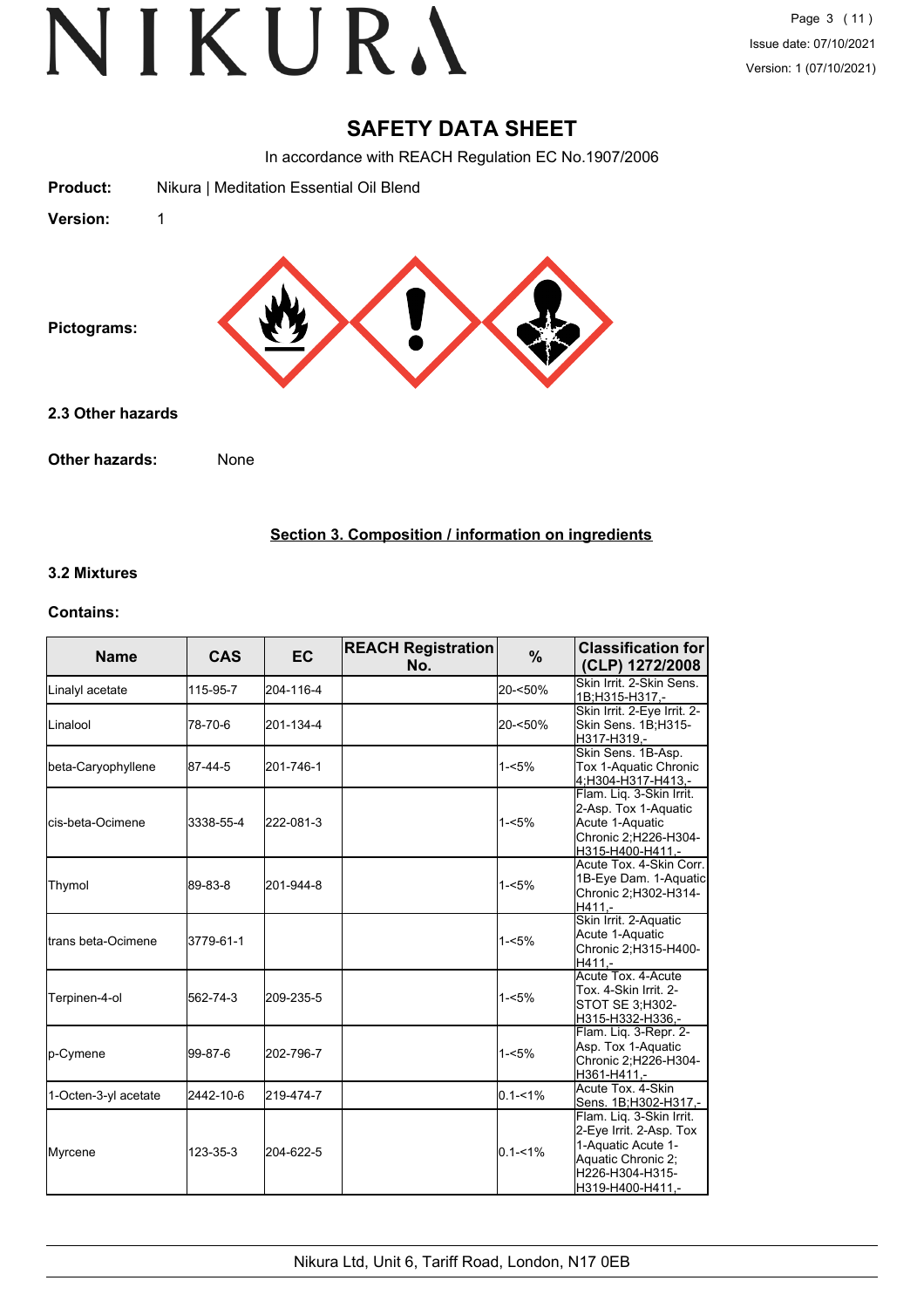## **SAFETY DATA SHEET**

In accordance with REACH Regulation EC No.1907/2006

**Product:** Nikura | Meditation Essential Oil Blend

#### **Version:** 1

| Geranyl acetate      | 105-87-3      | 203-341-5 | $0.1 - 1\%$ | Skin Irrit, 2-Skin Sens.<br>1B-Aquatic Chronic 3;<br>H315-H317-H412.-                                                                                 |  |
|----------------------|---------------|-----------|-------------|-------------------------------------------------------------------------------------------------------------------------------------------------------|--|
| II-Limonene          | 5989-54-8     | 227-815-6 | $0.1 - 1\%$ | Flam. Lig. 3-Skin Irrit.<br>2-Skin Sens. 1B-Asp.<br>Tox 1-Aquatic Acute 1-<br>Aquatic Chronic 3;<br>H226-H304-H315-<br>H317-H400-H412,-               |  |
| Eucalyptol           | 470-82-6      | 207-431-5 | $0.1 - 1\%$ | Flam. Liq. 3-Skin Sens.<br>1B;H226-H317,-                                                                                                             |  |
| Benzyl benzoate      | 120-51-4      | 204-402-9 | $0.1 - 1\%$ | Acute Tox. 4-Aquatic<br>Acute 1-Aquatic<br>Chronic 2;H302-H400-<br>H411,-                                                                             |  |
| lp-Mentha-1,4-diene  | 99-85-4       | 202-794-6 | 0.1-<1%     | Flam. Lig. 3-Repr. 2-<br>Asp. Tox 1; H226-H304-<br>H361,-                                                                                             |  |
| Camphor              | 76-22-2       | 200-945-0 | $0.1 - 1\%$ | Flam. Sol. 2-Acute Tox.<br>4-Acute Tox. 4-Skin<br>Irrit. 2-Eye Dam. 1-<br>STOT SE 2-Aquatic<br>Chronic 2;H228-H302-<br>H315-H318-H332-<br>H371-H411,- |  |
| Neryl acetate        | 141-12-8      | 205-459-2 | $0.1 - 1\%$ | Skin Sens. 1B;H317,-                                                                                                                                  |  |
| Geraniol             | 106-24-1      | 203-377-1 | $0.1 - 1\%$ | Skin Irrit. 2-Eye Dam.<br>1-Skin Sens. 1:H315-<br>H317-H318.-                                                                                         |  |
| Camphene             | 79-92-5       | 201-234-8 | $0.1 - 1\%$ | Flam. Liq. 3-Flam. Sol.<br>2-Aquatic Acute 1-<br>Aquatic Chronic 1;<br>H226-H228-H410,-                                                               |  |
| Benzyl salicylate    | 118-58-1      | 204-262-9 | $0.1 - 1\%$ | Skin Sens. 1B-Aquatic<br>Chronic 3;H317-H412,-                                                                                                        |  |
| <b>I</b> beta-Pinene | 127-91-3      | 204-872-5 | $0.1 - 1\%$ | Flam. Liq. 3-Skin Irrit.<br>2-Skin Sens. 1B-Asp.<br>Tox 1-Aquatic Acute 1-<br>Aquatic Chronic 1;<br>H226-H304-H315-<br>H317-H410,-                    |  |
| <b>N</b> erol        | 106-25-2      | 203-378-7 | $0.1 - 1\%$ | Skin Irrit. 2-Eye Irrit. 2-<br>Skin Sens. 1B;H315-<br>H317-H319,-                                                                                     |  |
| alpha-Phellandrene   | 99-83-2       | 202-792-5 | 0.1-<1%     | Flam. Liq. 3-Asp. Tox<br>1-Aquatic Acute 1-<br>Aquatic Chronic 1;<br>H226-H304-H410,-                                                                 |  |
| trans-trans-Farnesol | 106-28-5      |           | $0.1 - 1\%$ | Skin Irrit. 2-Eye Irrit. 2-<br>Skin Sens. 1B;H315-<br>H317-H319.-                                                                                     |  |
| Carvacrol            | 499-75-2      | 207-889-6 | $0.1 - 1\%$ | Acute Tox. 4-Skin Irrit.<br>2-Eye Irrit. 2-Skin<br>Sens. 1B;H302-H315-<br>H317-H319,-                                                                 |  |
| Isoeugenol           | $97 - 54 - 1$ | 202-590-7 | <0.1%       | Acute Tox, 4-Acute<br>Tox. 4-Acute Tox. 4-<br>Skin Irrit. 2-Eye Irrit. 2-<br>Skin Sens. 1A-STOT<br>SE 3;H302-H312-<br>H315-H317-H319-<br>H332-H335,-  |  |

#### **Substances with Community workplace exposure limits:**

Not Applicable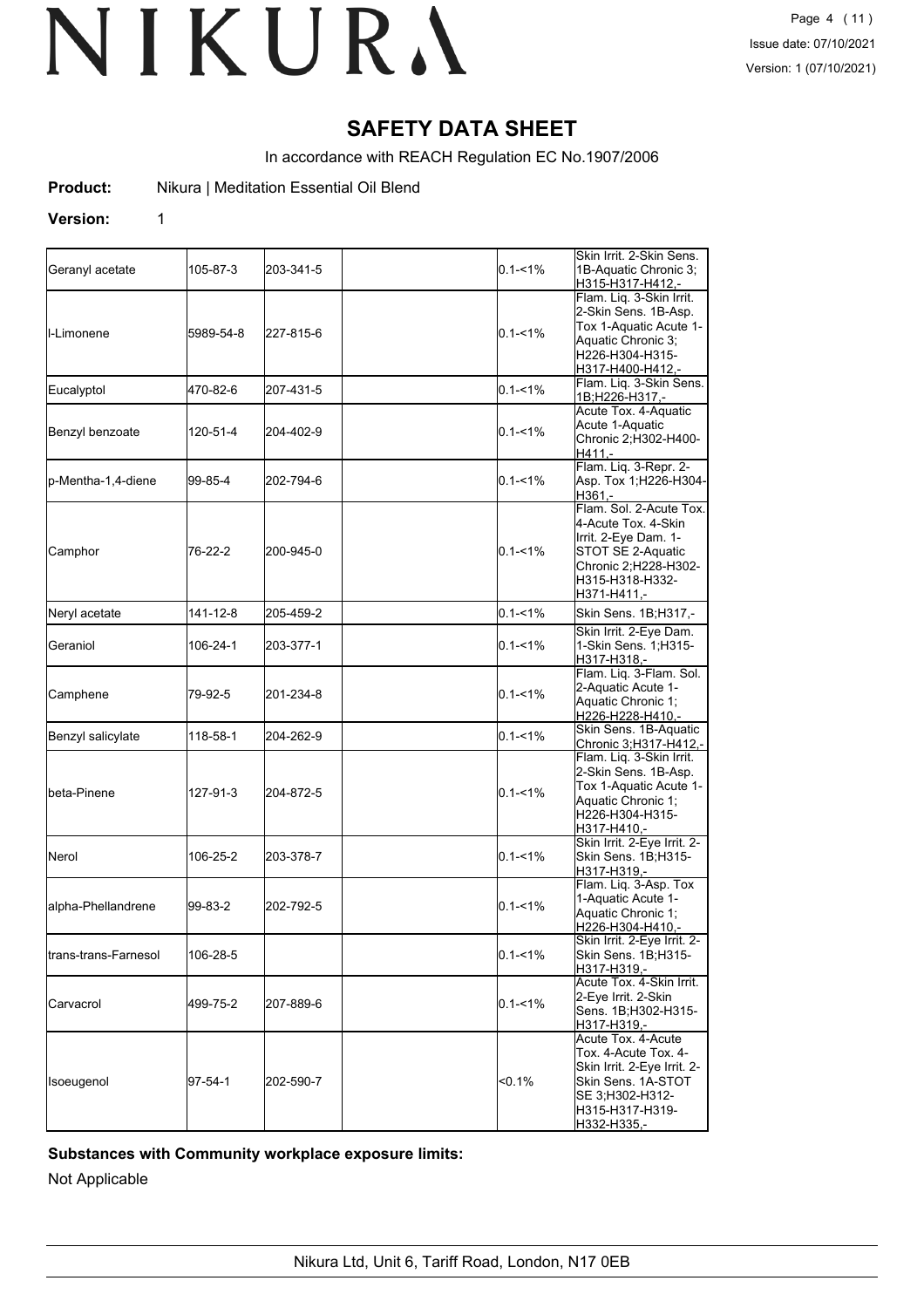# VIKURA

## **SAFETY DATA SHEET**

In accordance with REACH Regulation EC No.1907/2006

**Product:** Nikura | Meditation Essential Oil Blend

**Version:** 1

**Substances that are persistent, bioaccumulative and toxic or very persistent and very bioaccumulative, greater than 0.1%:**

Not Applicable

#### **Section 4. First-aid measures**

#### **4.1 Description of first aid measures**

**Inhalation:** Remove from exposure site to fresh air, keep at rest, and obtain medical attention. **Eye exposure:** IF IN EYES: Rinse cautiously with water for several minutes. Remove contact lenses, if present and easy to do. Continue rinsing. **Skin exposure:** IF ON SKIN (or hair): Remove/take off immediately all contaminated clothing. Rinse skin with water/shower. **Ingestion:** IF SWALLOWED: Immediately call a POISON CENTER or doctor/physician.

#### **4.2 Most important symptoms and effects, both acute and delayed**

May be fatal if swallowed and enters airways.

Causes skin irritation.

May cause an allergic skin reaction.

Causes serious eye irritation.

### **4.3 Indication of any immediate medical attention and special treatment needed**

None expected, see Section 4.1 for further information.

### **SECTION 5: Firefighting measures**

#### **5.1 Extinguishing media**

Suitable media: Carbon dioxide, Dry chemical, Foam.

#### **5.2 Special hazards arising from the substance or mixture**

In case of fire, may be liberated: Carbon monoxide, Unidentified organic compounds.

### **5.3 Advice for fire fighters:**

In case of insufficient ventilation, wear suitable respiratory equipment.

#### **Section 6. Accidental release measures**

### **6.1 Personal precautions, protective equipment and emergency procedures:**

Avoid inhalation. Avoid contact with skin and eyes. See protective measures under Section 7 and 8.

### **6.2 Environmental precautions:**

Keep away from drains, surface and ground water, and soil.

Nikura Ltd, Unit 6, Tariff Road, London, N17 0EB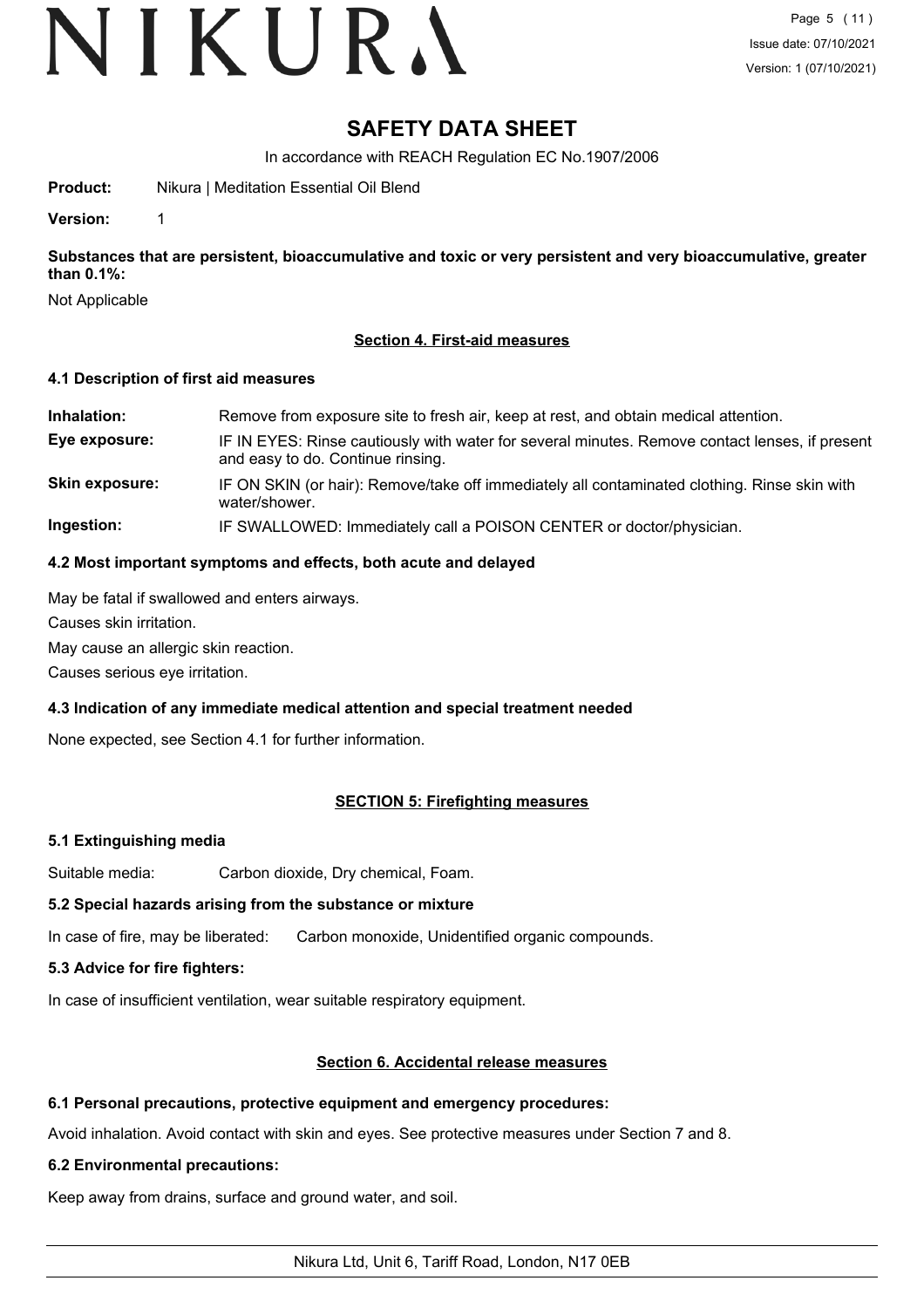# VIKURA

## **SAFETY DATA SHEET**

In accordance with REACH Regulation EC No.1907/2006

**Product:** Nikura | Meditation Essential Oil Blend

**Version:** 1

#### **6.3 Methods and material for containment and cleaning up:**

Remove ignition sources. Provide adequate ventilation. Avoid excessive inhalation of vapours. Contain spillage immediately by use of sand or inert powder. Dispose of according to local regulations.

#### **6.4 Reference to other sections:**

Also refer to sections 8 and 13.

#### **Section 7. Handling and storage**

#### **7.1 Precautions for safe handling:**

Keep away from heat, sparks, open flames and hot surfaces. - No smoking.

#### **7.2 Conditions for safe storage, including any incompatibilities:**

Ground/bond container and receiving equipment.

Use only non-sparking tools.

Take precautionary measures against static discharge.

#### **7.3 Specific end use(s):**

Aromatherapy: Use in accordance with good manufacturing and industrial hygiene practices.

#### **Section 8. Exposure controls/personal protection**

#### **8.1 Control parameters**

Workplace exposure limits: Not Applicable

#### **8.2 Exposure Controls**

#### **Eye / Skin Protection**

Wear protective gloves/eye protection/face protection

#### **Respiratory Protection**

Under normal conditions of use and where adequate ventilation is available to prevent build up of excessive vapour, this material should not require special engineering controls. However, in conditions of high or prolonged use, or high temperature or other conditions which increase exposure, the following engineering controls can be used to minimise exposure to personnel: a) Increase ventilation of the area with local exhaust ventilation. b) Personnel can use an approved, appropriately fitted respirator with organic vapour cartridge or canisters and particulate filters. c) Use closed systems for transferring and processing this material.

Also refer to Sections 2 and 7.

#### **Section 9. Physical and chemical properties**

#### **9.1 Information on basic physical and chemical properties**

Appearance: Not determined **Odour:** Not determined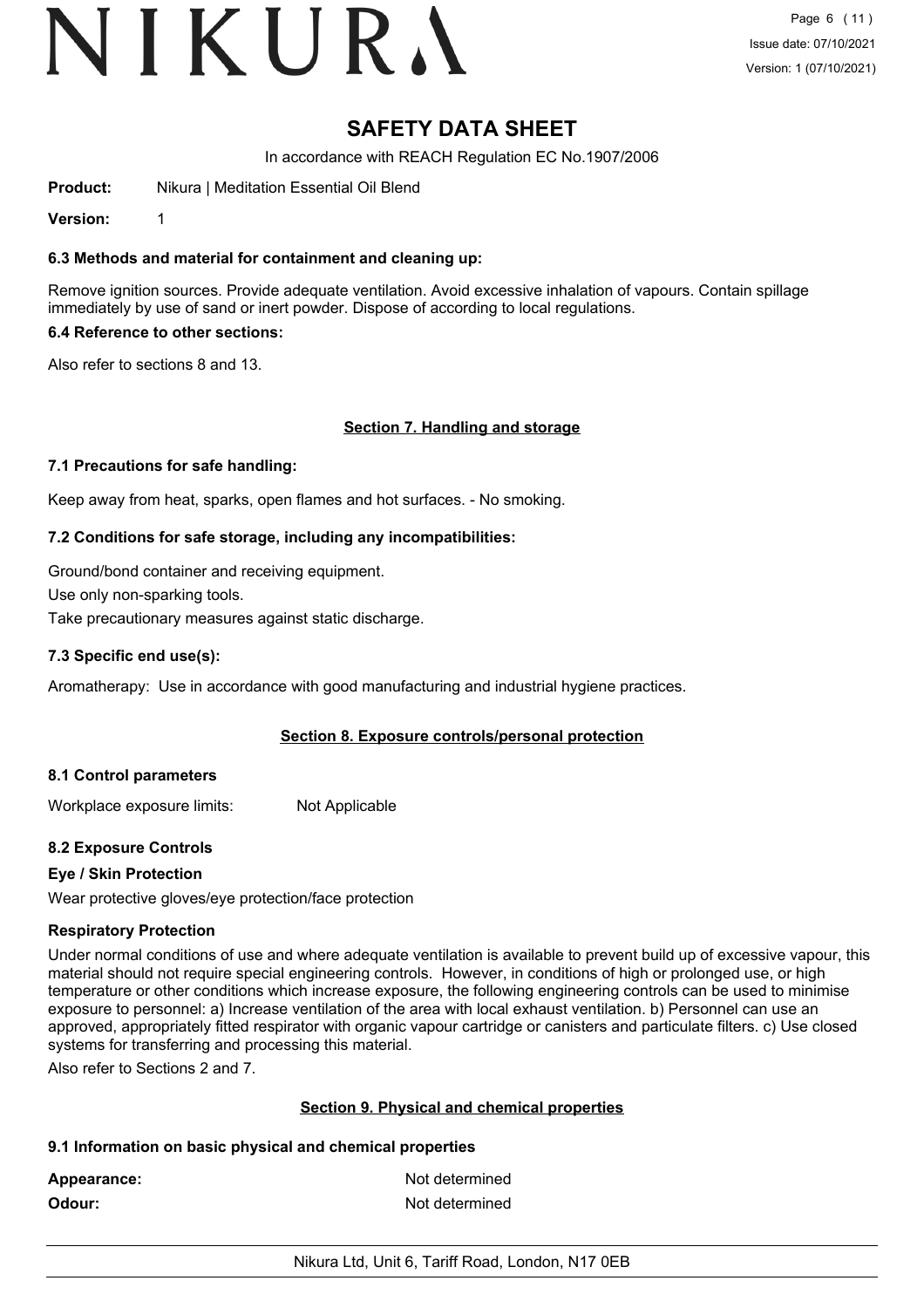Page 7 (11) Issue date: 07/10/2021 Version: 1 (07/10/2021)

## **SAFETY DATA SHEET**

In accordance with REACH Regulation EC No.1907/2006

| Product: | Nikura   Meditation Essential Oil Blend |  |  |
|----------|-----------------------------------------|--|--|
|----------|-----------------------------------------|--|--|

**Version:** 1

| <b>Odour threshold:</b>                       | Not determined                               |
|-----------------------------------------------|----------------------------------------------|
|                                               |                                              |
| pH:                                           | Not determined                               |
| Melting point / freezing point:               | Not determined                               |
| Initial boiling point / range:                | Not determined                               |
| <b>Flash point:</b>                           | 55 °C                                        |
| <b>Evaporation rate:</b>                      | Not determined                               |
| Flammability (solid, gas):                    | Not determined                               |
| Upper/lower flammability or explosive limits: | Product does not present an explosion hazard |
| Vapour pressure:                              | Not determined                               |
| <b>Vapour density:</b>                        | Not determined                               |
| <b>Relative density:</b>                      | Not determined                               |
| Solubility(ies):                              | Not determined                               |
| Partition coefficient: n-octanol/water:       | Not determined                               |
| <b>Auto-ignition temperature:</b>             | Not determined                               |
| <b>Decomposition temperature:</b>             | Not determined                               |
| <b>Viscosity:</b>                             | Not determined                               |
| <b>Explosive properties:</b>                  | Not expected                                 |
| <b>Oxidising properties:</b>                  | Not expected                                 |
|                                               |                                              |

**9.2 Other information:** None available

### **Section 10. Stability and reactivity**

#### **10.1 Reactivity:**

Presents no significant reactivity hazard, by itself or in contact with water.

#### **10.2 Chemical stability:**

Good stability under normal storage conditions.

#### **10.3 Possibility of hazardous reactions:**

Not expected under normal conditions of use.

#### **10.4 Conditions to avoid:**

Avoid extreme heat.

### **10.5 Incompatible materials:**

Avoid contact with strong acids, alkalis or oxidising agents.

#### **10.6 Hazardous decomposition products:**

Not expected.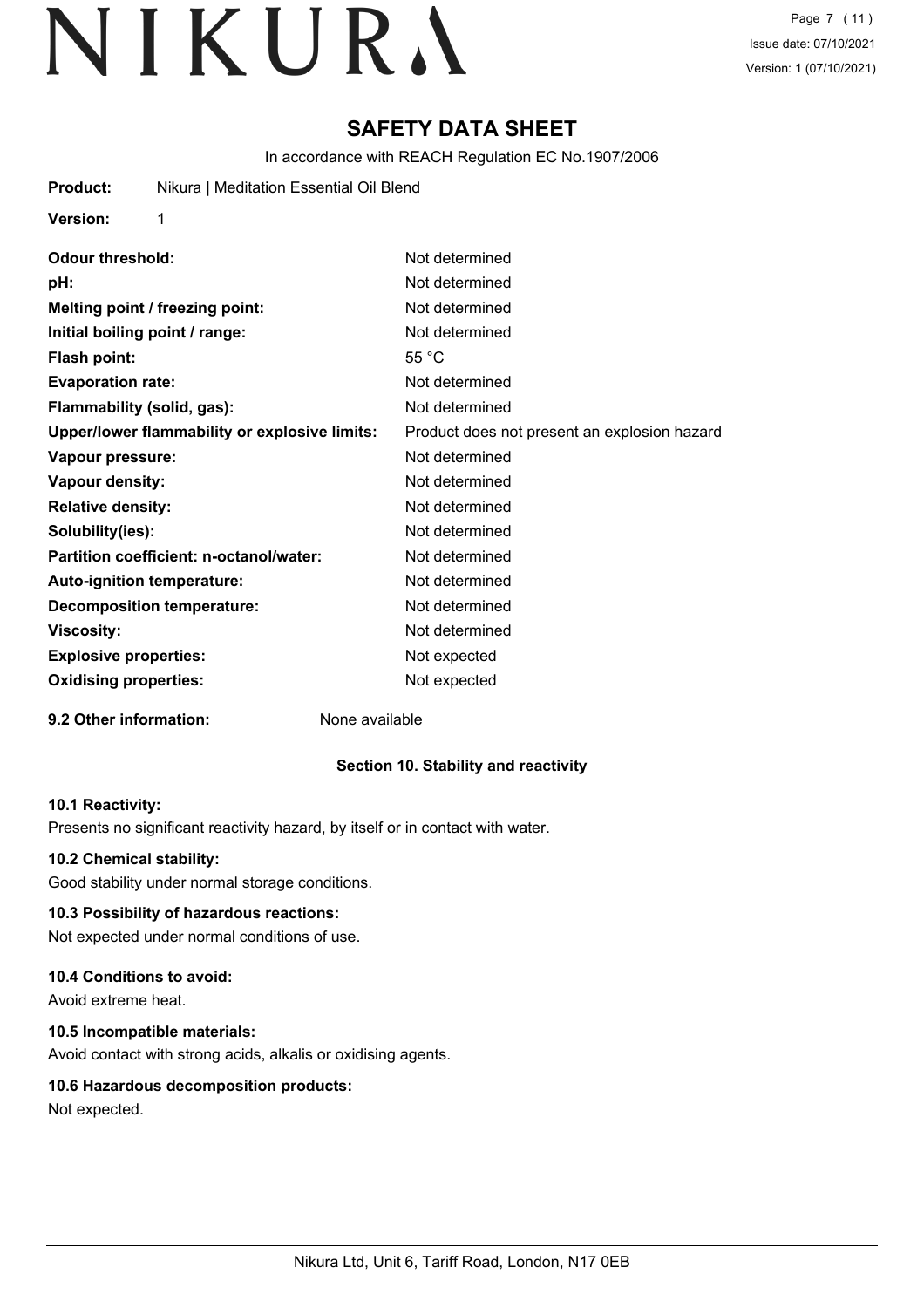## **SAFETY DATA SHEET**

In accordance with REACH Regulation EC No.1907/2006

| Product: | Nikura   Meditation Essential Oil Blend |  |
|----------|-----------------------------------------|--|
|          |                                         |  |

**Version:** 1

#### **Section 11. Toxicological information**

#### **11.1 Information on toxicological effects**

This mixture has not been tested as a whole for health effects. The health effects have been calculated using the methods outlined in Regulation (EC) No 1272/2008 (CLP).

| <b>Acute Toxicity:</b>                    | Based on available data the classification criteria are not met. |
|-------------------------------------------|------------------------------------------------------------------|
| <b>Acute Toxicity Oral</b>                | >5000                                                            |
| <b>Acute Toxicity Dermal</b>              | >5000                                                            |
| <b>Acute Toxicity Inhalation</b>          | Not Available                                                    |
| <b>Skin corrosion/irritation:</b>         | Skin Corrosion / Irritation Category 2                           |
| Serious eye damage/irritation:            | Eye Damage / Irritation Category 2                               |
| <b>Respiratory or skin sensitisation:</b> | Sensitization - Skin Category 1                                  |
| Germ cell mutagenicity:                   | Based on available data the classification criteria are not met. |
| <b>Carcinogenicity:</b>                   | Based on available data the classification criteria are not met. |
| <b>Reproductive toxicity:</b>             | Based on available data the classification criteria are not met. |
| <b>STOT-single exposure:</b>              | Based on available data the classification criteria are not met. |
| <b>STOT-repeated exposure:</b>            | Based on available data the classification criteria are not met. |
| <b>Aspiration hazard:</b>                 | <b>Aspiration Hazard Category 1</b>                              |

#### **Information about hazardous ingredients in the mixture**

| Ingredient     | <b>CAS</b> | EC.               | LD50/ATE Oral | LD50/ATE<br><b>Dermal</b> | LC50/ATE<br><b>Inhalation</b> | <b>LC50</b><br>Route     |
|----------------|------------|-------------------|---------------|---------------------------|-------------------------------|--------------------------|
| lTerpinen-4-ol | 562-74-3   | $ 209 - 235 - 5 $ | 1300          | 2500                      |                               | <b>Not</b><br>available  |
| <b>Thymol</b>  | 89-83-8    | $ 201 - 944 - 8 $ | 980           | Not available             | Not available                 | <b>Not</b><br>lavailable |

Refer to Sections 2 and 3 for additional information.

### **Section 12. Ecological information**

#### **12.1 Toxicity:**

Harmful to aquatic life with long lasting effects.

- **12.2 Persistence and degradability:** Not available **12.3 Bioaccumulative potential:** Not available
- **12.4 Mobility in soil:** Not available

#### **12.5 Results of PBT and vPvB assessment:**

This substance does not meet the PBT/vPvB criteria of REACH, annex XIII.

**12.6 Other adverse effects:** Not available

#### **Section 13. Disposal considerations**

#### **13.1 Waste treatment methods:**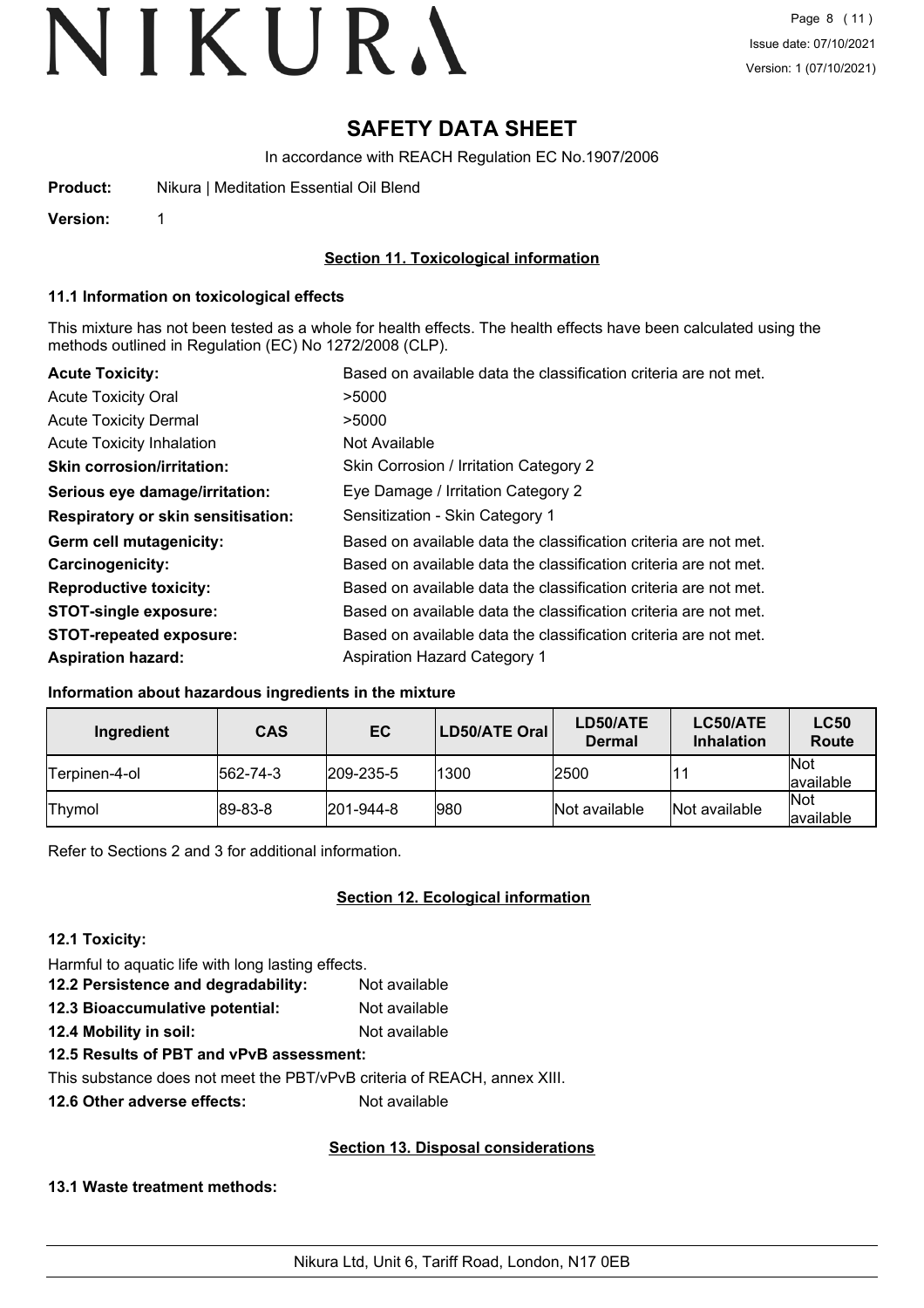## **SAFETY DATA SHEET**

In accordance with REACH Regulation EC No.1907/2006

**Product:** Nikura | Meditation Essential Oil Blend

**Version:** 1

Dispose of in accordance with local regulations. Avoid disposing into drainage systems and into the environment. Empty containers should be taken to an approved waste handling site for recycling or disposal.

#### **Section 14. Transport information**

| 14.1 UN number:                                                               | UN1169                                      |
|-------------------------------------------------------------------------------|---------------------------------------------|
| 14.2 UN Proper Shipping Name:                                                 | EXTRACTS, AROMATIC, LIQUID                  |
| 14.3 Transport hazard class(es):                                              | 3                                           |
| <b>Sub Risk:</b>                                                              |                                             |
| 14.4. Packing Group:                                                          | Ш                                           |
| <b>14.5 Environmental hazards:</b>                                            | Not environmentally hazardous for transport |
| 14.6 Special precautions for user:                                            | None additional                             |
| 14.7 Transport in bulk according to Annex II of MARPOL73/78 and the IBC Code: |                                             |

Not applicable

#### **Section 15. Regulatory information**

### **15.1 Safety, health and environmental regulations/legislation specific for the substance or mixture** None additional

#### **15.2 Chemical Safety Assessment**

A Chemical Safety Assessment has not been carried out for this product.

#### **Section 16. Other information**

| <b>Concentration % Limits:</b>  | EH C3=16.52% SCI 2=10.92% EDI 2=17.58% SS 1=3.11% AH 1=85.46% |
|---------------------------------|---------------------------------------------------------------|
| <b>Total Fractional Values:</b> | EH C3=6.05 SCI 2=9.16 EDI 2=5.69 SS 1=32.19 AH 1=1.17         |
|                                 |                                                               |

**Key to revisions:**

Not applicable

#### **Key to abbreviations:**

| <b>Abbreviation</b> | <b>Meaning</b>                                                     |
|---------------------|--------------------------------------------------------------------|
| Acute Tox, 4        | Acute Toxicity - Oral Category 4                                   |
| Acute Tox, 4        | Acute Toxicity - Inhalation Category 4                             |
| Acute Tox. 4        | Acute Toxicity - Dermal Category 4                                 |
| Aquatic Acute 1     | Hazardous to the Aquatic Environment - Acute Hazard Category 1     |
| Aquatic Chronic 1   | Hazardous to the Aquatic Environment - Long-term Hazard Category 1 |
| Aquatic Chronic 2   | Hazardous to the Aquatic Environment - Long-term Hazard Category 2 |
| Aquatic Chronic 3   | Hazardous to the Aquatic Environment - Long-term Hazard Category 3 |
| Aquatic Chronic 4   | Hazardous to the Aquatic Environment - Long-term Hazard Category 4 |
| Asp. Tox 1          | Aspiration Hazard Category 1                                       |
| Eye Dam. 1          | Eye Damage / Irritation Category 1                                 |
| Eye Irrit. 2        | Eye Damage / Irritation Category 2                                 |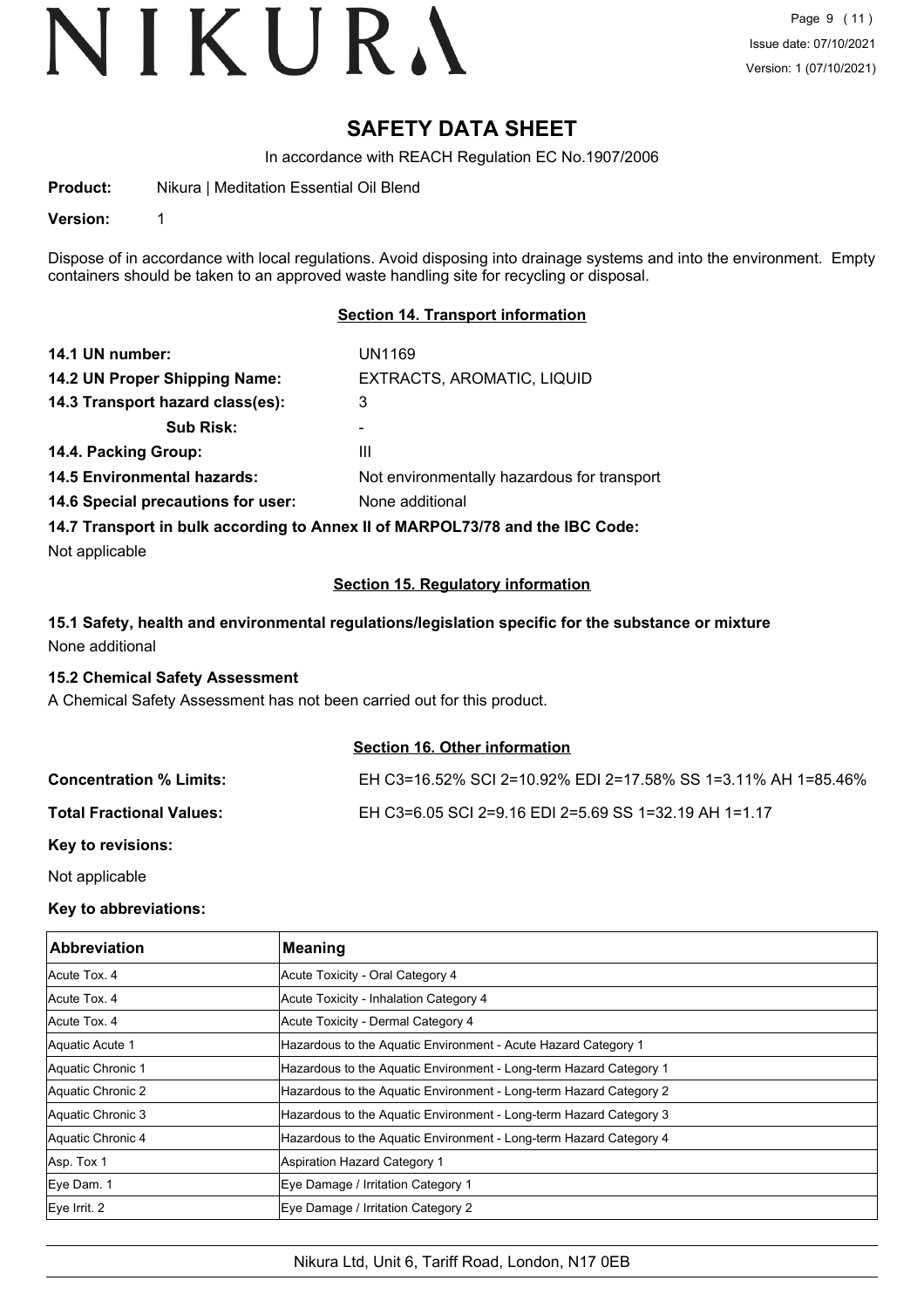## **SAFETY DATA SHEET**

In accordance with REACH Regulation EC No.1907/2006

| Nikura   Meditation Essential Oil Blend |
|-----------------------------------------|
|                                         |

#### **Version:** 1

| Flam. Liq. 3     | Flammable Liquid, Hazard Category 3                                                                        |
|------------------|------------------------------------------------------------------------------------------------------------|
| Flam, Sol. 2     | Flammable Solid, Hazard Category 2                                                                         |
| H226             | Flammable liquid and vapour.                                                                               |
| H228             | Flammable solid.                                                                                           |
| H302             | Harmful if swallowed.                                                                                      |
| H304             | May be fatal if swallowed and enters airways.                                                              |
| H312             | Harmful in contact with skin.                                                                              |
| H314             | Causes severe skin burns and eye damage.                                                                   |
| H315             | Causes skin irritation.                                                                                    |
| H317             | May cause an allergic skin reaction.                                                                       |
| H318             | Causes serious eye damage.                                                                                 |
| H319             | Causes serious eye irritation.                                                                             |
| H332             | Harmful if inhaled.                                                                                        |
| H335             | May cause respiratory irritation.                                                                          |
| H336             | May cause drowsiness or dizziness.                                                                         |
| H361             | Suspected of damaging fertility or the unborn child (exposure route).                                      |
| H371             | May cause damage to organs (organs, exposure route).                                                       |
| H400             | Very toxic to aquatic life.                                                                                |
| H410             | Very toxic to aquatic life with long lasting effects.                                                      |
| H411             | Toxic to aquatic life with long lasting effects.                                                           |
| H412             | Harmful to aquatic life with long lasting effects.                                                         |
| H413             | May cause long lasting harmful effects to aquatic life.                                                    |
| P202             | Do not handle until all safety precautions have been read and understood.                                  |
| P210             | Keep away from heat, sparks, open flames and hot surfaces. - No smoking.                                   |
| P233             | Keep container tightly closed.                                                                             |
| P240             | Ground/bond container and receiving equipment.                                                             |
| P241             | Use explosion-proof electrical, ventilating and lighting equipment.                                        |
| P242             | Use only non-sparking tools.                                                                               |
| P243             | Take precautionary measures against static discharge.                                                      |
| P <sub>260</sub> | Do not breathe vapour or dust.                                                                             |
| P261             | Avoid breathing vapour or dust.                                                                            |
| P264             | Wash hands and other contacted skin thoroughly after handling.                                             |
| P270             | Do not eat, drink or smoke when using this product.                                                        |
| P271             | Use only outdoors or in a well-ventilated area.                                                            |
| P272             | Contaminated work clothing should not be allowed out of the workplace.                                     |
| P273             | Avoid release to the environment.                                                                          |
| P280             | Wear protective gloves/eye protection/face protection.                                                     |
| P301/310         | IF SWALLOWED: Immediately call a POISON CENTER or doctor/physician.                                        |
| P301/312         | IF SWALLOWED: call a POISON CENTER or doctor/physician if you feel unwell.                                 |
| P301/330/331     | If swallowed: Rinse mouth. Do not induce vomiting.                                                         |
| P302/352         | IF ON SKIN: Wash with plenty of soap and water.                                                            |
| P303/361/353     | IF ON SKIN (or hair): Remove/take off immediately all contaminated clothing. Rinse skin with water/shower. |
|                  |                                                                                                            |

Nikura Ltd, Unit 6, Tariff Road, London, N17 0EB